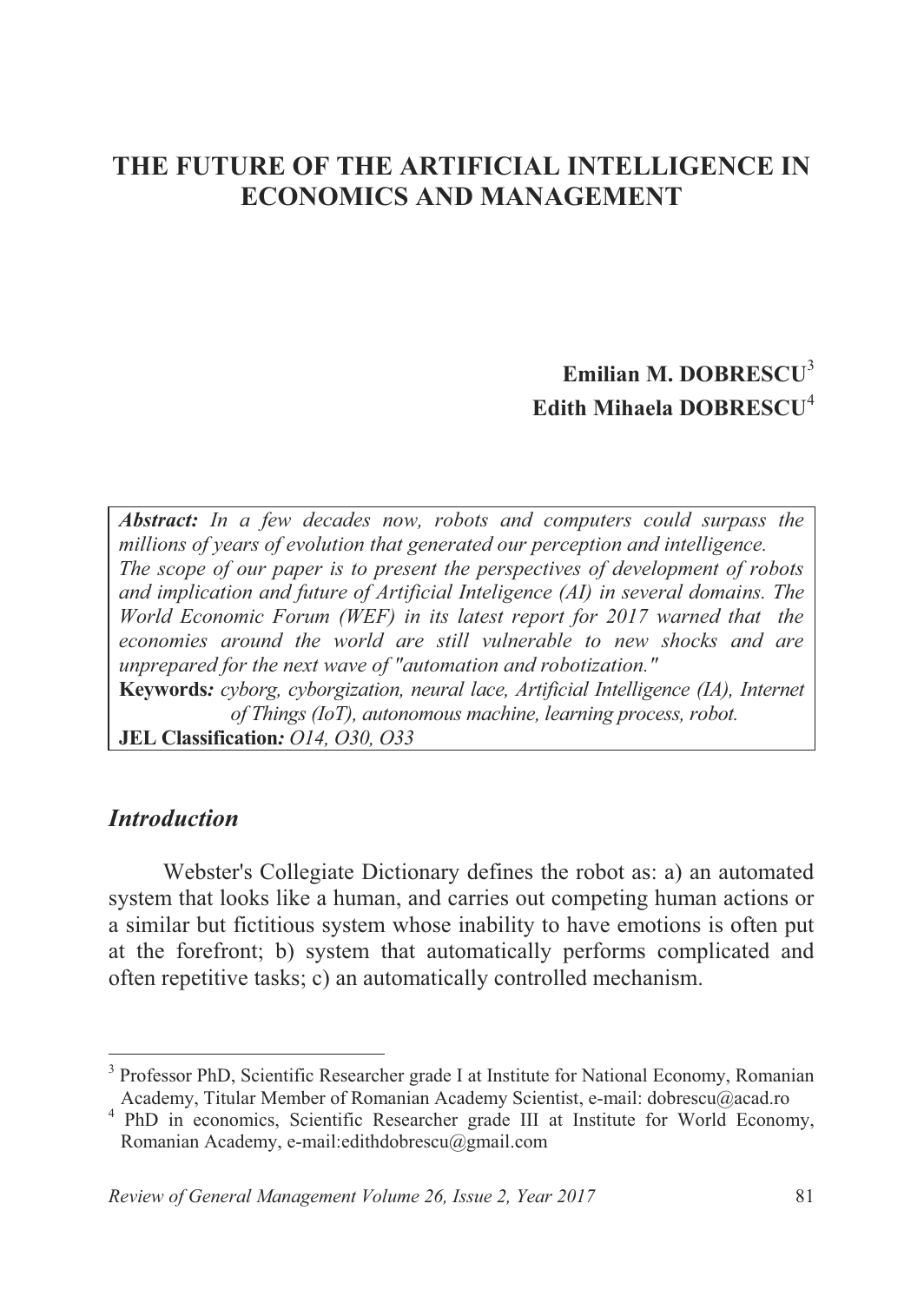The term robot first appeared in 1917, in a novel titled "Opilec," written by Czech Karel Capek. The term became known with the play of the same playwright, "R.U.R. (Rossum, Universal Robots), first played in Prague in 1921, then in New York in 1922. The word comes from the "robota", which means, in slaves languages, work.

The piece is about an imaginary island where artificial people with metal skeletons, outer shells and internal organs are produced in cuvettes, "nervous fiber" and "veins" being generated by huge wheels (Richard Gregory, 2000, p.45).

 A cyborg is a human being whose features have been greatly improved by joining more technical means than the parts of the human body that help them function better or even replace them (glasses, different prostheses, various nanotechnology-based methods, etc.). "Cyborgization" is the operation of creating "perfected" beings with anatomical-functional characteristics far superior to normal ones.

Artificial Intelligence is one of the newest technologies in development, and major technology companies invest large amounts of money to develop and integrate into their products. Experts expect artificial intelligence robots (AIs) to operate 85% of customer interactions by 2020. Goldman Sachs, the most influential investment bank in the world, identified in a report in early September 2017 four key areas that need to be developed by a state to create value in the field of IT: talents, data, infrastructure and processing capacity. The investment bank has shown in its report why China is considered the first country in the world to have the talents, data and infrastructure to fully embrace AI.

Through the Internet of Things (IoT), the objects are connected to the Internet and used to gather data. There is so much data that no man can ever process, and Artificial Intelligence (AI) becomes the only real alternative, but AI does not always know what we are looking for.

Here comes the learning process by which AI analyzes the data so as to "learn" to interpret it. Thus, AI's use will largely come in the form of new ways of processing and interpreting data that have not been available so far in areas such as health, marketing, transport and finance.

### *1. Human cyborgization (Cyborgization)*

Tom Gruber, one of the inventors of the Siri Voice Interface, used in the iPhone device system and the macOS operating system, believes that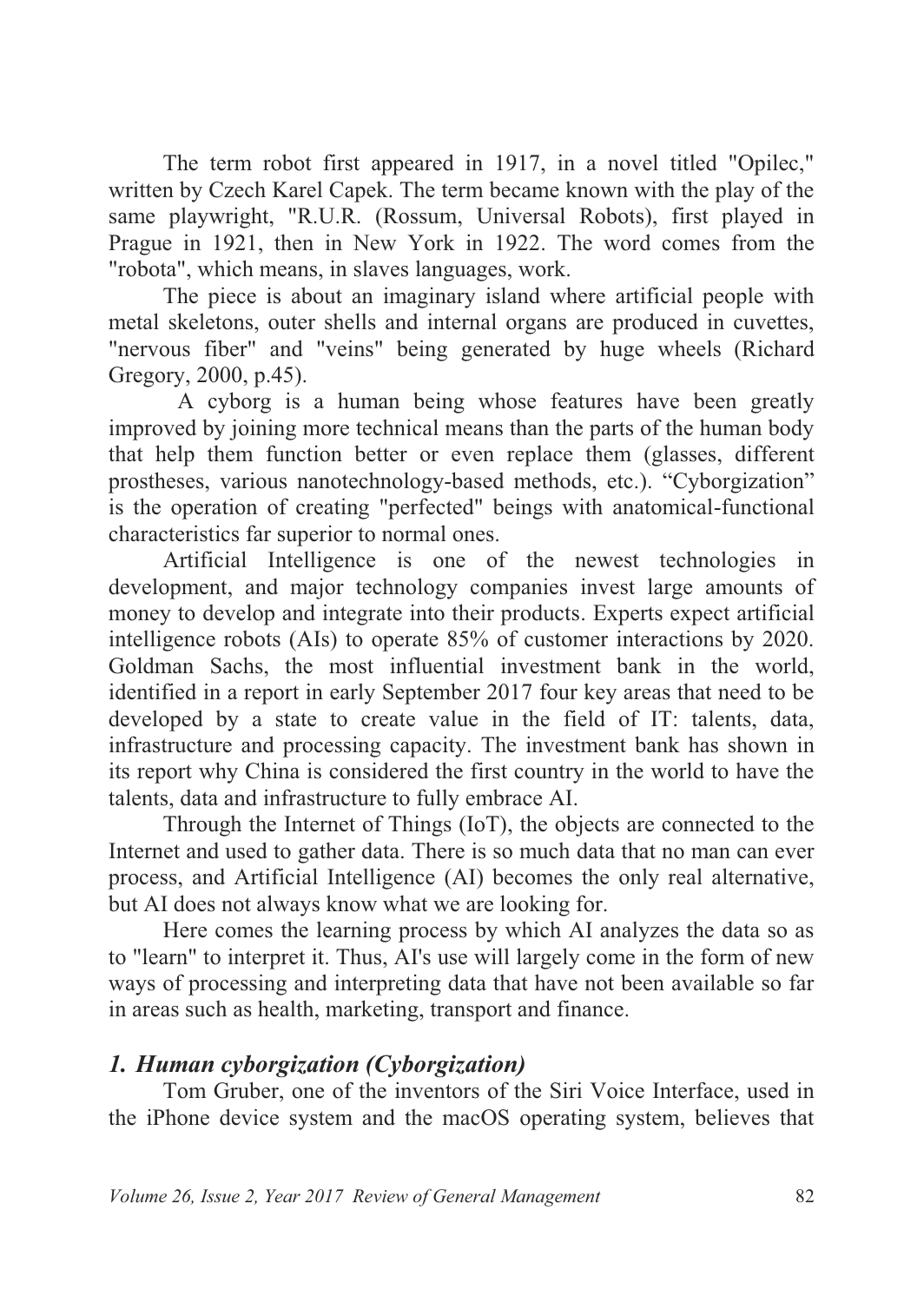Artificial Intelligence (AI) can be used to increase human memory. At a conference held in 2017, Tom Gruber launched the following rhetorical questions and concluded: "What if you could remember any person you ever met? How do they pronounce their names? Their family details? Their favorite sports? The last conversation you had with them? That's why using AI to catalog our experiences and to enhance our memory is not just an idea, it's inevitable. "

 At Facebook's annual development conference, Mark Zuckerberg has shared a project that proposes building non-invasive sensors that will read brain activity. Sensors are designed to read the part of the brain that translates thoughts into speech to allow thought transcription.

Elon Musk, CEO of Tesla and SpaceX, has set up a new company called Neuralink to build a wireless technology for the brain-computer interface. Musk shared his idea of the technology he calls a neural lace at the Codode conference of Recode in 2016.

### *2. Car robots*

Artificial Intelligence (AI) is also used to build autonomous driving systems. Google's smart car has driven 1.8 million miles and has been involved in 13 accidents - all caused by other cars. Publishing Inc. writes that autonomous cars are so safe that manual driving can become illegal in the future, which is bad news for professional drivers, but good news for us, the followers of the 1.3 million people who die in road accidents every year.

There has already been a lot of information on unmanned cars, and big companies, including Apple, have announced joining automotive developers. In Asia, Nissan and Toyota have already created autonomous vehicles that have been launched on public roads in Japan since 2013, and in Singapore the tests started in October 2015.

Germany, Sweden and the United Kingdom are the only countries that have reviewed their legislation and have allowed testing cars without a driver. At the CES 2016 Technology Festival, BMW introduced its concept of autonomous car, called "iVision Future Interaction", but the company's representatives said its cars would not be "very automated" by 2020.

Electric cars and those driving alone will master the future due to technological change, consumers think, according to a Roland Berger specialist. According to the analysis, up to 46% of global consumers would not buy a car if they had access to self-directed taxis, also known as robots. Also, 37% of consumers already consider the next car to be electric. The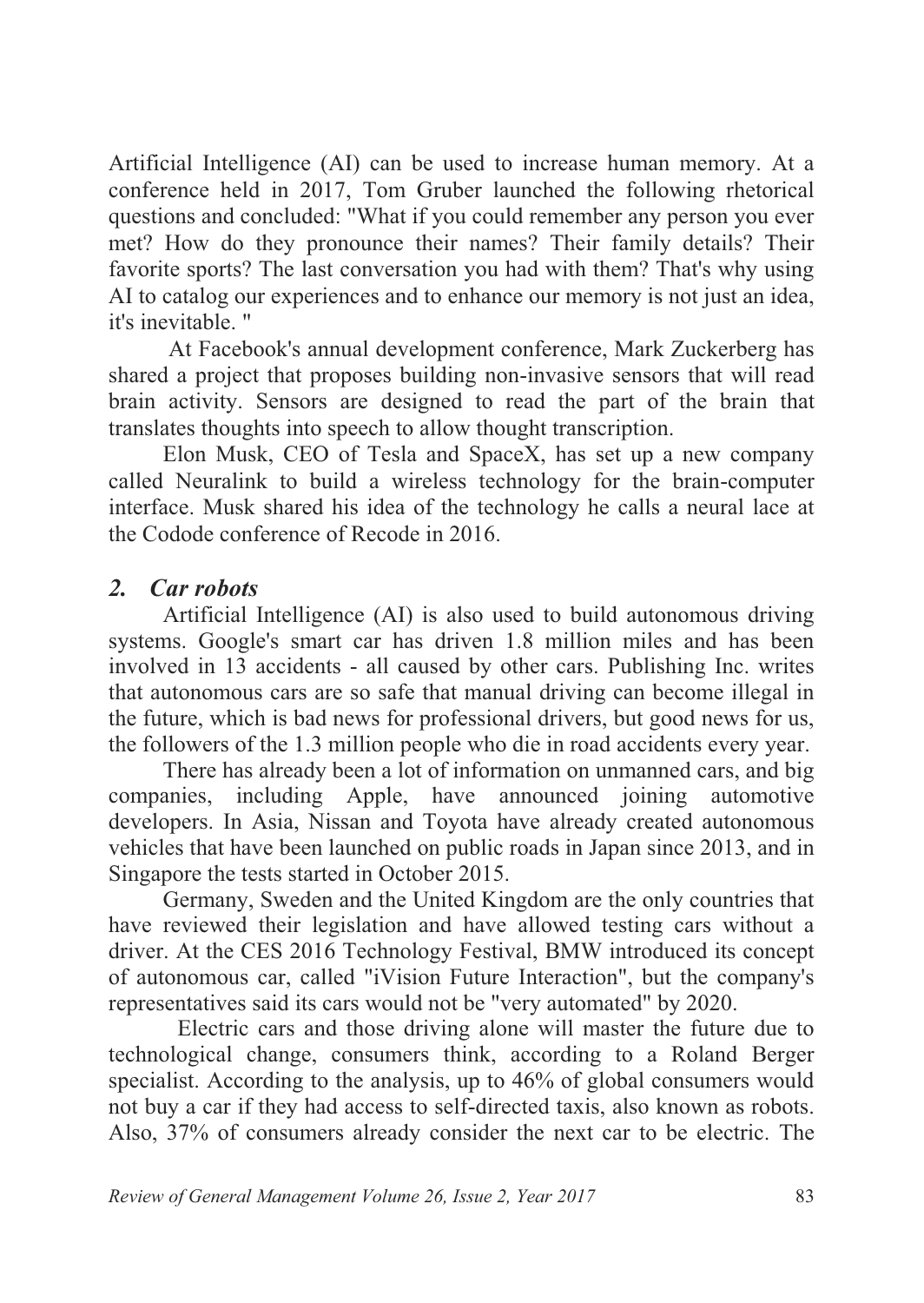study shows that digitization makes services such as car sharing and ride sharing more and more accessible, but also opens up new sales channels. At the same time, electric vehicles are becoming more and more present on the market. Last but not least, the introduction of driving assistance facilities and the success of the autonomous technology implemented so far predict a rapid penetration of the market by autonomous cars. The Roland Berger studies shows that the consumer attitudes have changed, especially influenced by the sharing of the economy. Thus, new business models are in an ascending trend. As robot-taxi will become a viable economic alternative to having a car, their share will increase significantly in the coming years.

According to the analysis, consumers in countries with a high population density such as the Netherlands (59%), Japan (56%) and Singapore (51%) can imagine the use of robot-taxi at the expense of their personal car. Germany is not far away, with almost 47%. On the other hand, customers in large countries such as the USA (35%), India (33%) and China (27%) are less open to this idea. Roland Berger's Marcus Berret said: "Autonomous electric vehicles are expected to be ready for trade until 2021. All major manufacturers work intensively with suppliers and nonautomotive players, such as IT firms, to become competitive in this area. Globally, about 40,000 employees work on new mobility and autonomous management services.

#### *3. Bank robots*

Many aspects of bank operations are transferred by start-ups, such as payment applications, robot-consultants, and the digitization of the credit process where people are no longer involved in the decision-making process. Most banks bet on Artificial Intelligence (AI) to act as a personal digital assistant to customers, helping automate money-making decisions, according to executive executives in the sector. AI also threatens the existence of bank branches, defending a multitude of non-physical banks, such as N26 and Monzo, which also pose a threat to traditional institutions.

German Central Bank President John Cryan said in an interview in early September 2017 that many of his bank's positions would be occupied by robots or other forms of automatization in the next five years. This will remove a substantial part of the staff of 100,000 employees of its bank. Cryan declined to come up with an exact estimate of the number of employees to be laid off, but said it would be an "important number, certainly." "The sad truth for the banking industry is that we will not need as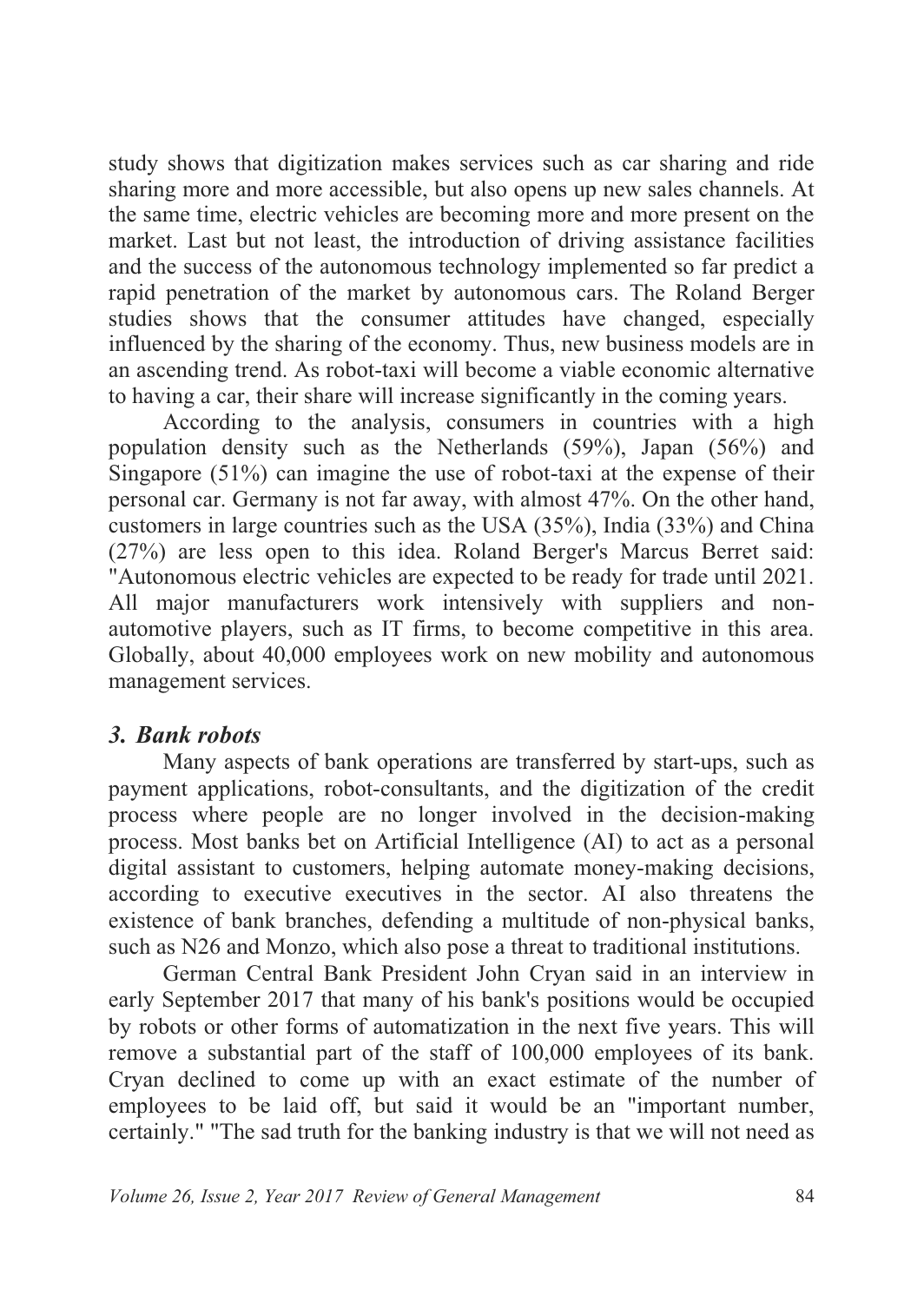many people as we do today. In our bank people work like robots. Tomorrow we will have robots with human behavior, "said CEO Deutsche Bank. Head of Deustche Bank also said that automation could lead to an improvement in working conditions. "Let's take the example of a bank accountant. Much of its work is to produce figures. It takes them three to four weeks to create an account. Would not it be great if the robots could group those figures in just a few hours? Then the accountants could analyze them, form valid opinions. "Andy Haldane, CEO of the Central Bank of England, has also warned that robots will be able to take over more than 15 million UK workers threatened.

# *4. Financial robots*

An early version of Artificial Intelligence (AI) is already being used to detect credit card fraud and to combat fraud in the financial industry. In the same way that AI is used in marketing to buy and sell advertising space, the financial industry can apply to make decisions on data-based investments.

Artificial Intelligence (AI) could even find its place in new emerging technologies such as digital coins, and can also automate much of the manual work that slows down financial industry activity and makes employees less productive.

Banks are being attacked on several fronts and face a potential "Kodak moment" by falling into irrelevance, according to former Barclays CEO Antony Jenkins, who now runs his own financial affair - "10X". Jenkins, who predicted 2015 that banks could shut down half of their branches and could lay off 50% of their workforce in 10 years, said that this is happening faster than expected.

Ashok Vaswani, CEO of Barclays, said in turn: "It's about automating all routine transactions so time spent with customers is used for operations that matter."

# *5. Robots in marketing*

The marketing industry is increasingly relying on tools and automation to deliver results, enabling them to deliver customized messages to customers, improving their experience and selling more products at a time.

Over the next ten years, these tools may increasingly rely on artificial intelligence technologies as they are developing more and more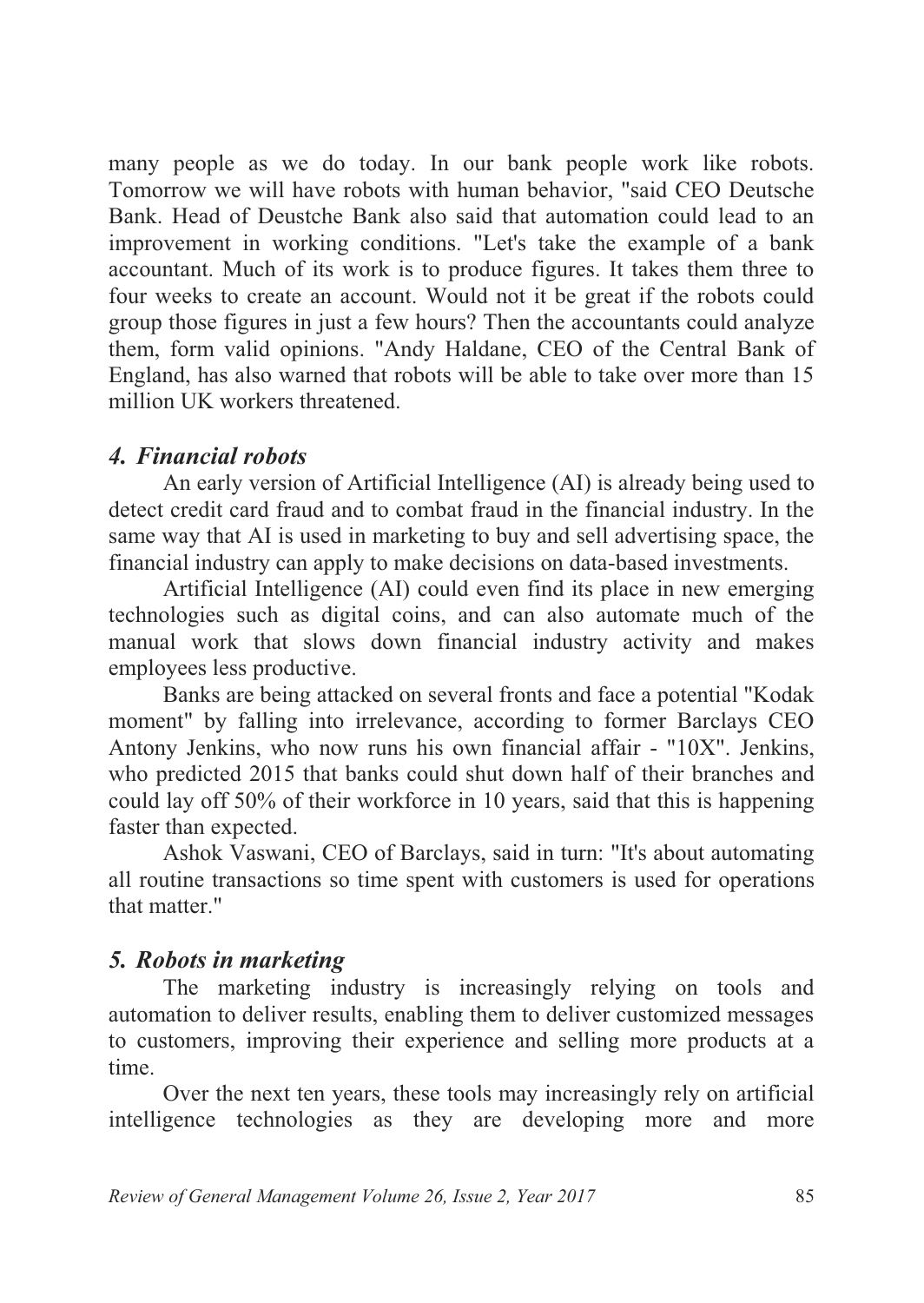personalized ads. In the same way that the recommendations from Netflix or YouTube are based on what other people with similar tastes have watched, the next generation of marketing tools will use Artificial Intelligence (AI), learning user behavior and helping target potential customers.

### *6. Robots in space*

On September 12, 2013, NASA's Space NASA announced that Voyager 1 became the first spacecraft created by a man who was reach outside the Solar System.

# *7. Medical robots*

The main purpose of Artificial Intelligence (AI) applications in health is to analyze the relationships between prevention and treatment techniques and patient analyzes. AI programs have been developed and applied in practices such as diagnostic processes, treatment protocol development, drug development, personalized medicine, patient monitoring and care.

Dr. Emmanuel Fombu, author of The Future of Healthcare, said: "Artificial intelligence is certainly the biggest disrupter for the medical industry. This will release doctors' time, taking care of minimal tasks, help in discovering new drugs and treatments, and help deliver personalized health care to every patient in the system. "

Technology companies, such as Google, IBM, Microsoft, Intel, and many startups, work with medical institutions and universities to develop AI technology. The Google DeepMind platform is used by the National Health Service (NHS) in the UK to detect certain health risks through data collected through a mobile app. A second NHS project involves analyzing medical images collected from patients to develop cancer detection algorithms by the computer.

The Hanover project at Microsoft, in partnership with the Oregon Health & Science University Cancer Institute, is analyzing medical research to predict the most effective treatment options for cancer patients. Other projects include the medical image analysis of tumor progression and the development of programmable cells.

Intel has recently invested in launching "Lumiata", which uses AI to identify patients at risk of developing illness and develop their care options. Medical care is the most important investment area in AI.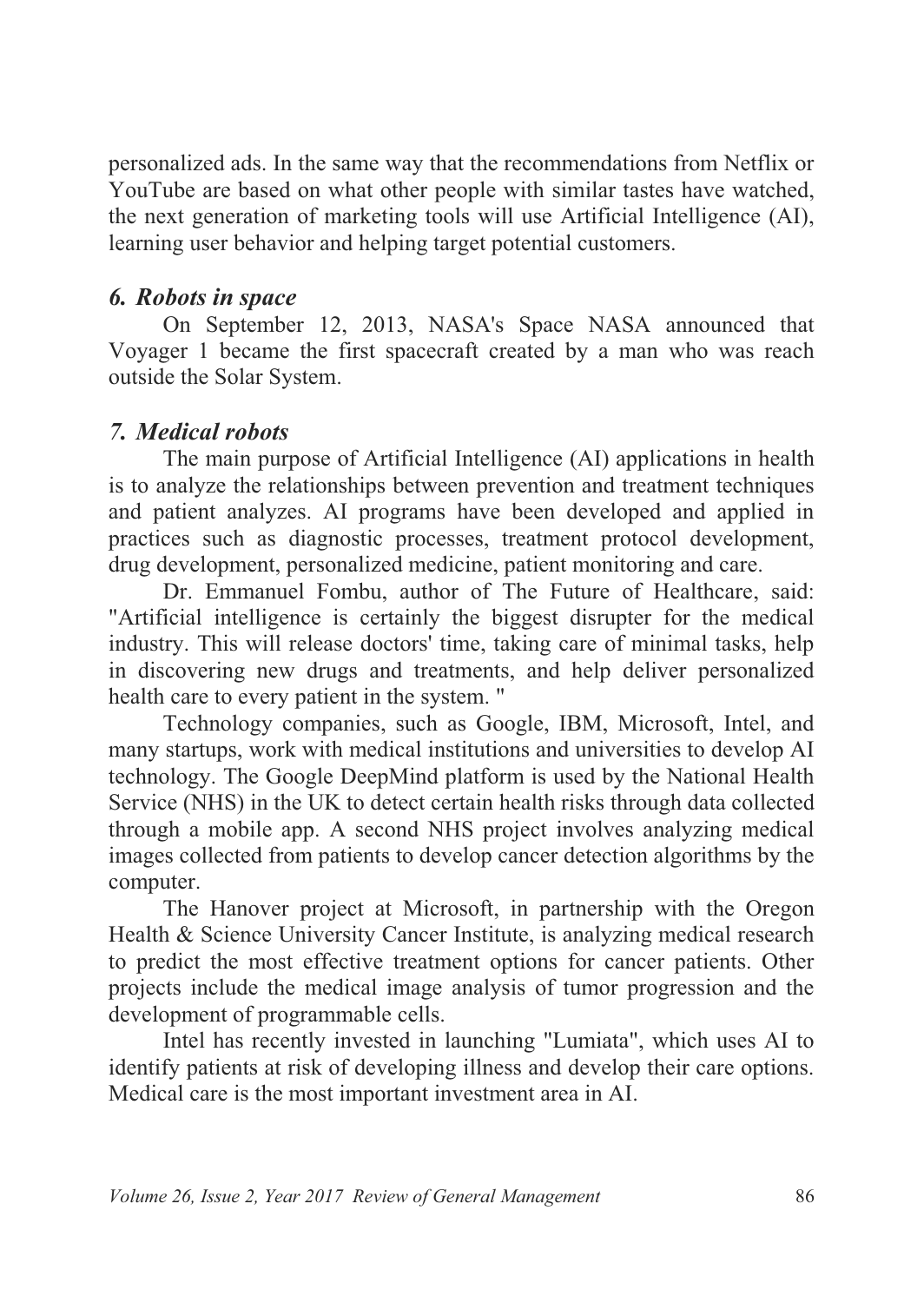#### *8. Military robots*

In mid-August 2013, over 100 researchers, experts and company leaders have asked, in an open letter, for the UN to ban robots endowed with artificial intelligence in war (http://www.go4it.ro/). They have warned on this occasion that military robots will trigger the third revolution in armed conflicts, after those generated by gunpowder and nuclear weapons. The letter refers to robotic military systems with a high degree of autonomy, including drones, missiles or machine guns. "These can be weapons of terror, weapons that you despise and terrorists can use against innocent populations and weapons that can be compromised by computer attacks to be used in unwanted ways," the letter said".

#### *9. Robots in China*

China has the resources and plans to create an artificial intelligence economy in the coming years, reveals a report by Goldman Sachs. In the report, the world's most influential investment bank shows that the world's second largest economy has become a major global rival in using Artificial Intelligence (AI) as the engine of economic progress.

According to Goldman Sachs, the government and Chinese companies have identified artificial intelligence as the next major innovation area.

"We believe artificial intelligence will become a priority on the government's agenda and we expect new national / regional policies and funding support," the Goldman Sachs report said. While the US is generally considered to be the leader in the field, other countries are coming up strong. In July 2017, the State Council of China issued the principles of development of the field of artificial intelligence and set the goal of transforming China into a major global innovation center by 2030. The State Council of China expects that the total value of artificial intelligence industries' production will exceed 1.000 billion Yuan (about \$ 148 billion) in 2-3 years.

A Chinese company invested in the US to build a unit equipped with robots able to stitch a shirt in less than 30 seconds The 20 million euro investment has generated 400 jobs, but it is likely to overwhelm the US textile market. Chinese clothing maker Suzhou Tianyuan Garments Company will opened the factory in Arkansas in 2018 to produce around 23 million t-shirts per year on the 21 production lines!

### *10. Robots seen by...*

- Richard Gregory: "Curiosity, imagination, entrepreneurial character, planning for the future, all these things have brought Man on the Moon and robots on Mars ..."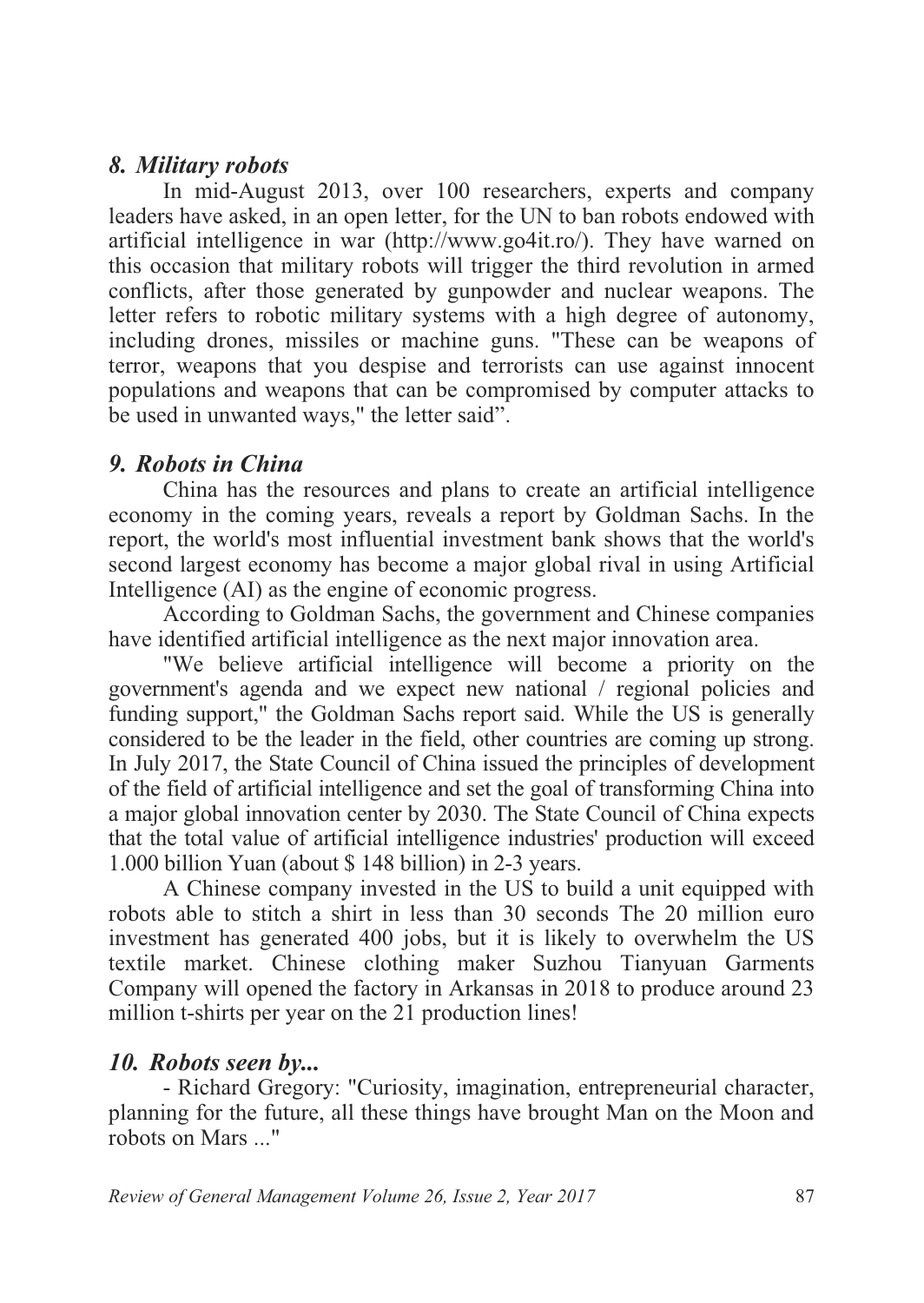- Udo Gollub: "At the horizon of 2030, machines will be smarter than people, software will rethink the industries, solar power will start to be widely used, people's lifetime will steadily exceed 100 years and 80% of the available video games will disappear. Only the people ultra-specialized will have the chance not to be replaced by the robots."

- Elon Musk: "The Third World War will most likely be caused by the competition between the great powers in the field of artificial intelligence."

- Vladimir Putin went through an unusual moment when a robot came to "greet him" at a technology fair. The robot, endowed with artificial intelligence, uses facial recognition technology. The machine was scheduled to identify the Russian president himself and made the decision to salute him, although Putin was in a conversation: "Hello Vladimir Vladimirovich. I'm Promobot, an autonomous robot. It is a pleasure to meet you, "the Kremlin leader said. Quite surprised, Putin shakes hands with Promobot and says, "Forget about the nuclear bombs, the archery race, or the space conquest. The country that will dominate the Artificial Intelligence (AI) will lead the world. Russia wants to be a leader in the field but will not monopolize it but will share knowledge with the whole world. "

The Russian president also warned at a youth festival that superengineered soldiers will in the future pose a greater danger than nuclear bombs. That's because they will not feel the fear or the pain. The Kremlin leader added that world leaders should conclude treaties to prevent the emergence of these soldiers: "A man has the possibility to access the genetic code created either by nature or by God, as religious men would say. All sorts of consequences can follow. A genius mathematician, an extraordinary musician, or a man who can fight without fear, compassion, regrets or pain can result. What I just described may be more dangerous than a nuclear bomb. Although he said he was afraid of genetic experiments on humans, Putin is a supporter of the development of artificial intelligence, a technology that others consider to be extremely dangerous.

#### *Conclusions*

In a few decades now, robots and computers could surpass the millions of years of evolution that generated our perception and intelligence.

 Economies around the world are still vulnerable to new shocks and are unprepared for the next wave of "automation and robotization," warned the World Economic Forum (WEF) in its latest report for 2017. The 2017 Competitiveness Index of the organization WEF, based in Switzerland, takes into account the various factors underlying the productivity and